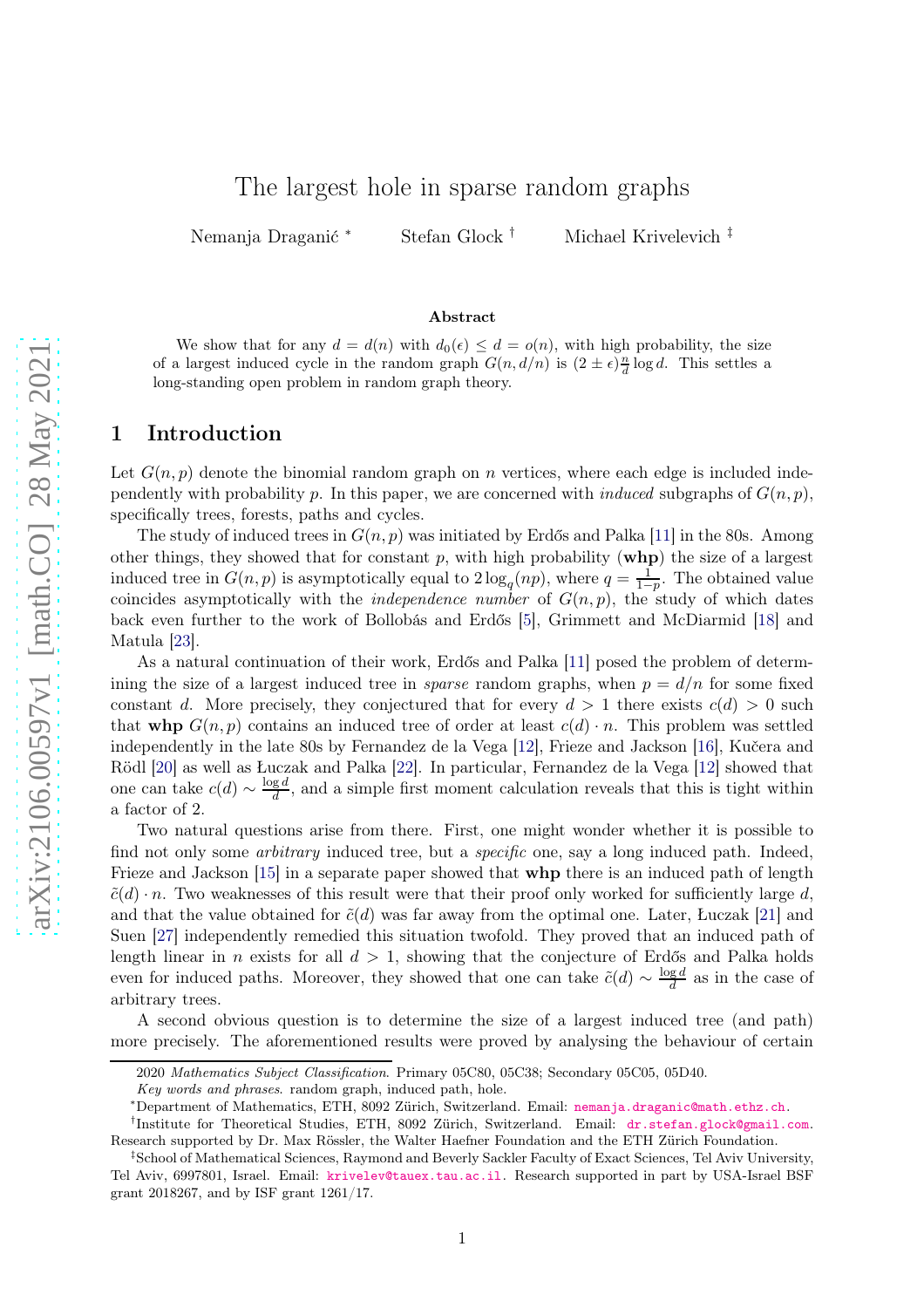constructive algorithms which produce large induced trees and paths. The value  $\frac{\log d}{d}$  seems to constitute a natural barrier for such approaches. On the other hand, recall that in the dense case, the size of a largest induced tree coincides asymptotically with the independence number. In 1990, Frieze [\[14\]](#page-10-10) showed that the first moment bound  $\sim 2\frac{n}{d}$  $\frac{n}{d} \log d$  is tight for the independence number, also in the sparse case. His proof is based on the profound observation that the second moment method can be used even in situations where it apparently does not work, if one can combine it with a strong concentration inequality. Finally, in 1996, Fernandez de la Vega [\[13\]](#page-10-11) observed that the earlier achievements around induced trees can be combined with Frieze's breakthrough to prove that the size of a largest induced tree is indeed  $\sim 2\frac{n}{d}$  $\frac{n}{d} \log d$ . This complements the result of Erdős and Palka [\[11\]](#page-10-0) in the dense case. (When  $p = o_n(1)$ , we have  $2\log_q(np) \sim 2\frac{n}{d}$  $\frac{n}{d} \log d$ .)

Fernandez de la Vega [\[13\]](#page-10-11) also posed the natural problem of improving the Łuczak–Suen bound [\[21,](#page-10-8) [27\]](#page-10-9) for induced paths, for which his approach was "apparently helpless". Despite the widely held belief (see [\[7,](#page-9-1) [10\]](#page-10-12) for instance) that the upper bound  $\sim 2\frac{n}{d}$  $\frac{n}{d} \log d$  obtained via the first moment method is tight, the implicit constant 1 has not been improved in the last 30 years.

#### <span id="page-1-1"></span>1.1 Long induced paths and cycles

Our main result is the following, which settles this problem and gives an asymptotically optimal result for the size of a largest induced path in  $G(n, p)$ .

<span id="page-1-0"></span>**Theorem 1.1.** For any  $\epsilon > 0$  there is  $d_0$  such that whp  $G(n, p)$  contains an induced path of *length at least*  $(2 - \epsilon) \frac{n}{d}$  $\frac{d}{d} \log d$  whenever  $d_0 \leq d = pn = o(n)$ .

For the sake of generality, we state our result for a wide range of functions  $d = d(n)$ . However, we remark that the most interesting case is when  $d$  is a sufficiently large constant. In fact, for dense graphs, when  $d \geq n^{1/2} \log^2 n$ , more precise results are already known (cf. [\[10,](#page-10-12) [25\]](#page-10-13)).

Some of the earlier results [\[10,](#page-10-12) [15,](#page-10-7) [21\]](#page-10-8) are phrased in terms of induced cycles (*holes*). This does not make the problem much harder (see Remark [4.2\)](#page-8-0). We also note that our proof is self-contained, except for well-known facts from probability and graph theory.

We now briefly outline our strategy. Roughly speaking, the idea is to find a long induced path in two steps. First, we find many disjoint paths of some chosen length  $L = L(d)$ , such that the subgraph consisting of their union is induced. To achieve this, we generalize a recent result of Cooley, Draganić, Kang and Sudakov [\[7\]](#page-9-1) who obtained large induced matchings. We will discuss this further in Section [1.2.](#page-2-0) Assuming now we can find such an induced linear forest  $F$ , the aim is to connect almost all of the small paths into one long induced path, using a few additional vertices. As a "reservoir" for these connecting vertices, we find (actually, even before finding  $F$ ) a large independent set I which is disjoint from F. To model the connecting step, we give each path in  $F$  a direction, and define an auxiliary digraph whose vertices are the paths, and two paths  $(P_1, P_2)$  form an edge if there exists a "connecting" vertex  $a \in I$  that has some edge to the last  $\epsilon L$  vertices of  $P_1$  and some edge to the first  $\epsilon L$  vertices of  $P_2$ , but no edge to the rest of F. Our goal is to find an almost spanning path in this auxiliary digraph. Observe that this will provide us with a path in  $G(n, p)$  of length roughly  $|F|$ . The intuition is that the auxiliary digraph behaves quite randomly, which gives us hope that, even though it is very sparse, we can find an almost spanning path.

Crucially, we do not perform this connecting step in the whole random graph. This is because ensuring that the new connecting vertices are only connected to two vertices of F is too costly, making the auxiliary digraph so sparse that it is impossible to find an almost spanning path. Instead, we use a sprinkling argument, meaning that we view  $G(n, p)$  as the union of two independent random graphs  $G_1$  and  $G_2$ , where the edge probability of  $G_2$  is much smaller than p. We then reveal the random choices in several stages. When finding  $F$  and  $I$  as above, we make sure that there are no  $G_1$ -edges between F and I. Then, in the final connecting step, it remains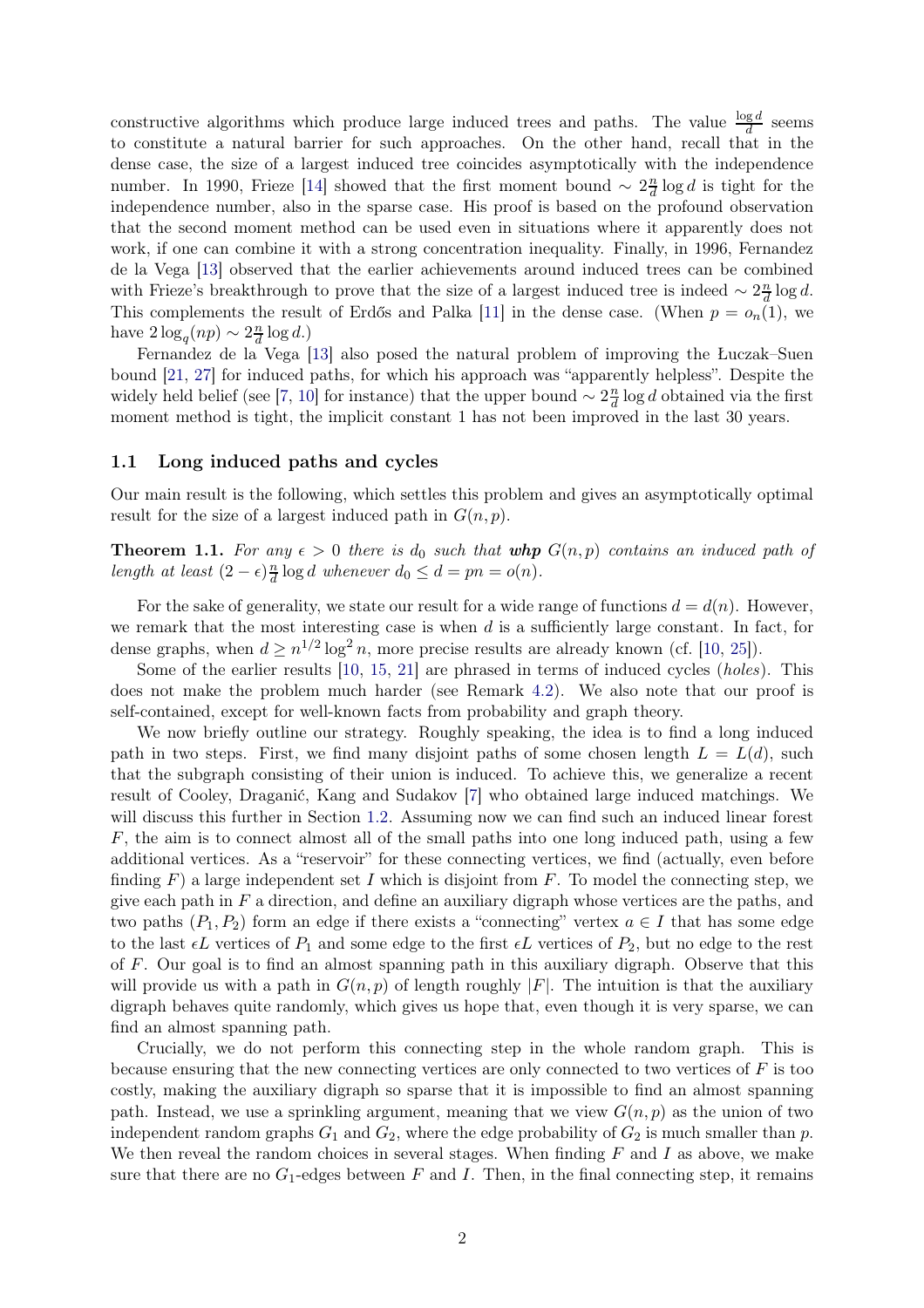to expose the  $G_2$ -edges between F and I, with the advantage that now the edge probability is much smaller, making it much more suitable for a desired "sparse" connection.

#### <span id="page-2-0"></span>1.2 Induced forests with small components

As outlined above, in the first step of our argument, we seek an induced linear forest whose components are reasonably long paths. For this, we generalize a recent result of Cooley, Draganić, Kang and Sudakov [\[7\]](#page-9-1). They proved that whp  $G(n, p)$  contains an induced matching with  $\sim 2 \log_q(np)$  vertices, which is asymptotically best possible. They also anticipated that using a similar approach one can probably obtain induced forests with larger, but bounded components. As a by-product, we confirm this. To state our result, we need the following definition. For a given graph T, a T*-matching* is a graph whose components are all isomorphic to T. Hence, a  $K_2$ -matching is simply a matching, and specifying the following statement for  $T = K_2$  implies the main result of [\[7\]](#page-9-1).

<span id="page-2-1"></span>**Theorem 1.2.** For any  $\epsilon > 0$  and a fixed tree T, there exists  $d_0 > 0$  such that whp the *order of the largest induced* T-matching in  $G(n, p)$  is  $(2 \pm \epsilon) \log_q(np)$ , where  $q = \frac{1}{1-p}$  $\frac{1}{1-p}$ *, whenever*  $\frac{d_0}{n} \le p \le 0.99.$ 

We use the same approach as in [\[7\]](#page-9-1), which goes back to the work of Frieze [\[14\]](#page-10-10) (see also [\[4,](#page-9-2) [26\]](#page-10-14)). The basic idea is as follows. Suppose we have a random variable  $X$  and want to show that  $whp$ ,  $X \geq b-t$ , where b is some "target" value and t a small error. For many natural variables, we know that X is "concentrated", say  $\mathbb{P}[|X - \mathbb{E}[X]| \ge t/2] < \rho$  for some small  $\rho$ . This is the case for instance when  $X$  is determined by many independent random choices, each of which has a small effect. However, it might be difficult to estimate  $\mathbb{E}[X]$  well enough. But if we know in addition that  $\mathbb{P}[X \geq b] \geq \rho$ , then we can combine both estimates to  $\mathbb{P}[X \geq b] > \mathbb{P}[X \geq \mathbb{E}[X] + t/2]$ , which clearly implies that  $b \leq \mathbb{E}[X] + t/2$ . Applying now the other side of the concentration inequality, we infer  $\mathbb{P}[X \leq b - t] \leq \mathbb{P}[X \leq \mathbb{E}[X] - t/2] \leq \rho$ , as desired.

In our case, say X is the maximum order of an induced T-matching in  $G(n, p)$ . Since adding or deleting edges at any one vertex can create or destroy at most one component, we know that X is  $|T|$ -Lipschitz and hence concentrated (see Section [3\)](#page-5-0). Using the above approach, it remains to complement this with a lower bound on the probability that  $X \geq b$ . Introduce a new random variable Y which is the *number* of induced T-matchings of order b (a multiple of  $|T|$ ). Then we have  $X \geq b$  if and only if  $Y > 0$ . The main technical work is to obtain a lower bound for the probability of the latter event using the second moment method. We note that by applying the second moment method to labelled copies (instead of unlabelled copies as in [\[7\]](#page-9-1)) we obtain a shorter proof even in the case of matchings (see Section [2\)](#page-3-0). More crucially, it turns out that one can even find induced forests where the component sizes can grow as a function of  $d$ , which we need in the proof of Theorem [1.1](#page-1-0) (specifically, we need  $L \gg \log d$ ). This is provided by the following auxiliary result. We note that the same holds for forests with arbitrary components of bounded degree, and one can also let the degree slowly grow with  $d$ , but we choose to keep the presentation simple.

<span id="page-2-2"></span>**Lemma 1.3.** For any  $\epsilon > 0$ , there exists  $d_0 > 0$  such that whp  $G(n, p)$  contains an induced linear *forest of order at least*  $(2 - \epsilon)p^{-1} \log(np)$  *and component paths of order*  $d^{1/2}/\log^3 d$ , whenever  $d_0 \leq d = np \leq n^{1/2} \log^2 n$ .

#### 1.3 Notation

We use standard graph theoretical notation. In particular, for a graph G and  $U \subset V(G)$ , we let  $e(G)$  denote the number of edges,  $\Delta(G)$  the maximum degree and  $G[U]$  the subgraph induced by U. Recall that a forest is called *linear* if its components are paths.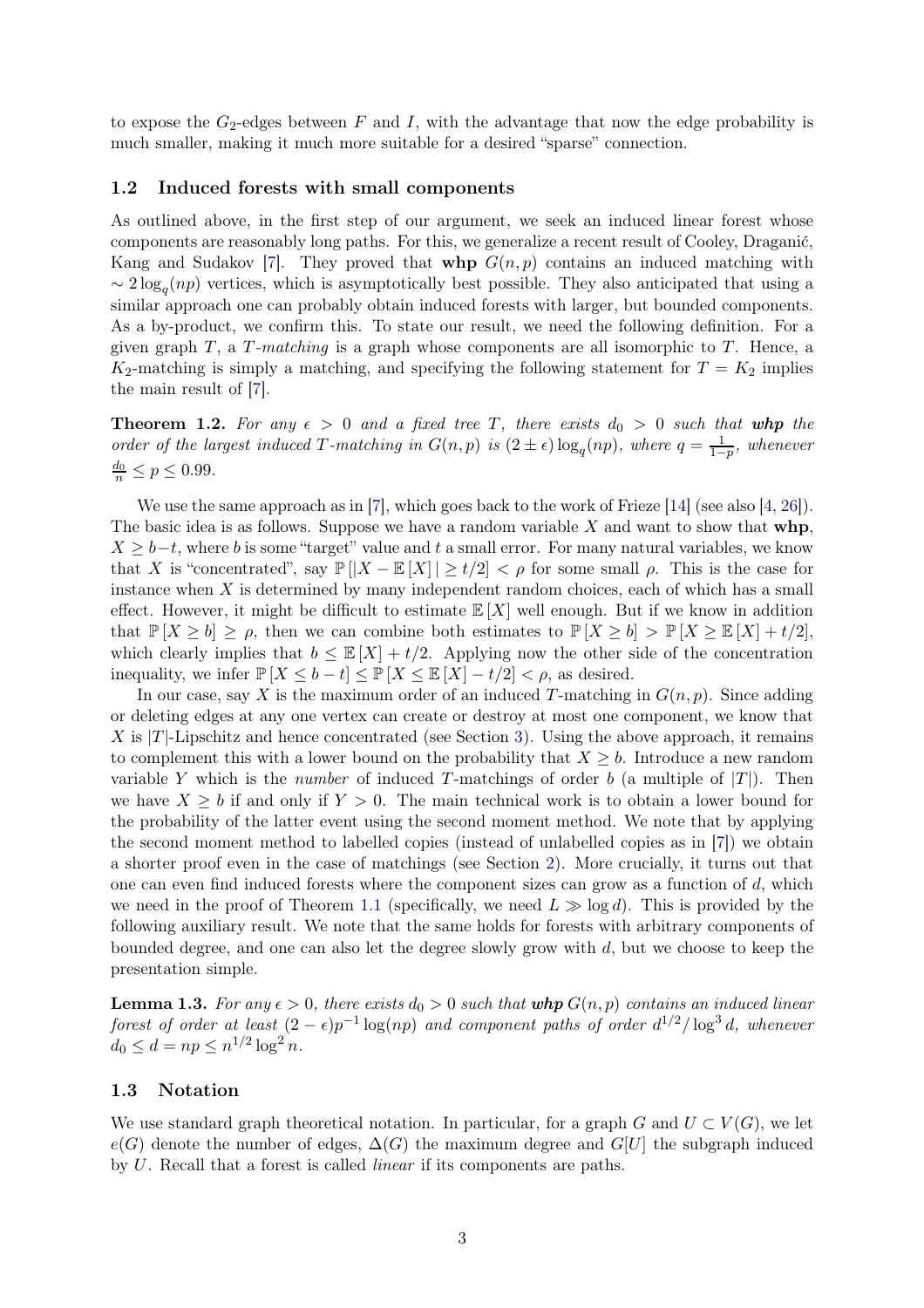For functions  $f(n)$ ,  $g(n)$ , we write  $f \sim g$  if  $\lim_{n \to \infty} \frac{f(n)}{g(n)} = 1$ . We also use the standard Landau symbols  $o(\cdot), \Omega(\cdot), \Theta(\cdot), O(\cdot), \omega(\cdot)$ , where subscripts disclose the variable that tends to infinity if this is not clear from the context. We use  $\approx$  non-rigorously in informal discussions and ask the reader to interpret it correctly.

An event  $\mathcal{E}_n$  holds *with high probability* (whp) if  $\mathbb{P}[\mathcal{E}_n] = 1 - o_n(1)$ . We use log to denote the natural logarithm with base e. Also,  $[n] = \{1, \ldots, n\}$  and  $(n)_k = n(n-1)\cdots(n-k+1)$ . Recall the standard estimates  $\binom{n}{k}$  $\binom{n}{k} \leq \left(\frac{en}{k}\right)$  $\left(\frac{kn}{k}\right)^k$ ,  $1 + x \leq e^x$  and  $\log(1 + x) = x + O\left(\frac{x^2}{1 - |x|}\right)$  $1-|x|$  , where the latter holds for  $|x| < 1$  and implies  $1 - x \ge e^{-x - O(x^2)}$  for  $0 \le x \le 0.99$ , say. As customary, we tacitly treat large numbers like integers whenever this has no effect on the argument.

### <span id="page-3-0"></span>2 Second moment

In this section, we use the second moment method to derive a lower bound on the probability that  $G(n, d/n)$  contains a given induced linear forest of size  $\sim 2\frac{n}{d}$  $\frac{n}{d}$  log d. Here, it does not matter that the components are small. More precisely, we prove that for fixed  $\epsilon > 0$  and  $d \geq d_0(\epsilon)$ , *any* bounded degree forest F on  $k \leq (2 - \epsilon) \frac{n}{d}$  $\frac{n}{d}$  log d vertices is an induced subgraph of  $G(n, d/n)$ with probability at least  $\exp(-O(\frac{n \log^2 d}{d^2}))$  $\frac{\log^2 d}{d^2}$ ). Moreover, when  $d = \omega(n^{1/2} \log n)$ , the obtained probability bound tends to 1. In particular, in this regime, the lemma readily implies the existence of an induced path of the asymptotically optimal length  $\sim 2\frac{n}{d}$  $\frac{n}{d} \log d$  whp.

<span id="page-3-1"></span>**Lemma 2.1.** For any  $\epsilon > 0$ , there exists  $d_0$  such that the following holds for all  $d_0 \leq d < n$ ,  $where$   $p = \frac{d}{n}$  and  $q = \frac{1}{1-p}$ *. For any forest* F *on*  $k \leq (2 - \epsilon) \log_q d$  *vertices with maximum degree*  $\Delta \leq d^{\epsilon/6}$ , the probability that  $G(n, p)$  contains an induced copy of F is at least

$$
\exp\left(-10^4\Delta^2\frac{n\log^2 d}{d^2} - 2d^{-\epsilon/7}\right).
$$

The proof of Lemma [2.1](#page-3-1) is based on the second moment method and will be given below. We start off with some basic preparations which will also motivate the main counting tool.

Fix a forest F of order k. Let Y be the random variable which counts the number of *labelled* induced copies of F in  $G(n, p)$ . More formally, let F be the set of all injections  $\sigma: V(F) \to [n]$ , and for  $\sigma \in \mathcal{F}$ , let  $F_{\sigma}$  be the graph with vertex set  $\{\sigma(x) : x \in V(F)\}\$  and edge set  $\{\sigma(x)\sigma(y) :$  $xy \in E(F)$ . Let  $A_{\sigma}$  be the event that  $F_{\sigma}$  is an induced subgraph of  $G(n, p)$ . Hence,

<span id="page-3-3"></span>
$$
\mathbb{P}[A_{\sigma}] = p^{e(F)}(1-p)^{{k \choose 2} - e(F)},
$$

and setting  $Y = \sum_{\sigma \in \mathcal{F}} \mathbb{1}(A_{\sigma}),$  we have

$$
\mathbb{E}\left[Y\right] = (n)_k p^{e(F)} (1-p)^{\binom{k}{2} - e(F)}.
$$
\n(2.1)

Ultimately, we want to obtain a lower bound for  $\mathbb{P}[Y > 0]$ . Fix some  $\sigma_0 \in \mathcal{F}$ . By symmetry, the second moment of  $Y$  can be written as

<span id="page-3-2"></span>
$$
\mathbb{E}\left[Y^2\right] = \mathbb{E}\left[Y\right] \sum_{\sigma \in \mathcal{F}} \mathbb{P}\left[A_{\sigma} \mid A_{\sigma_0}\right].
$$

Applying the Paley–Zygmund inequality, we thus have

$$
\mathbb{P}\left[Y > 0\right] \ge \frac{\mathbb{E}\left[Y\right]^2}{\mathbb{E}\left[Y^2\right]} = \frac{\mathbb{E}\left[Y\right]}{\sum_{\sigma \in \mathcal{F}} \mathbb{P}\left[A_{\sigma} \mid A_{\sigma_0}\right]}.\tag{2.2}
$$

The remaining difficulty is to control the terms  $\mathbb{P}[A_{\sigma} | A_{\sigma_0}]$ . We say that  $\sigma \in \mathcal{F}$  is *compatible* (with  $\sigma_0$ ) if  $\mathbb{P}[A_{\sigma} | A_{\sigma_0}] > 0$ . This means that, in the intersection  $V(F_{\sigma}) \cap V(F_{\sigma_0})$ , a pair uv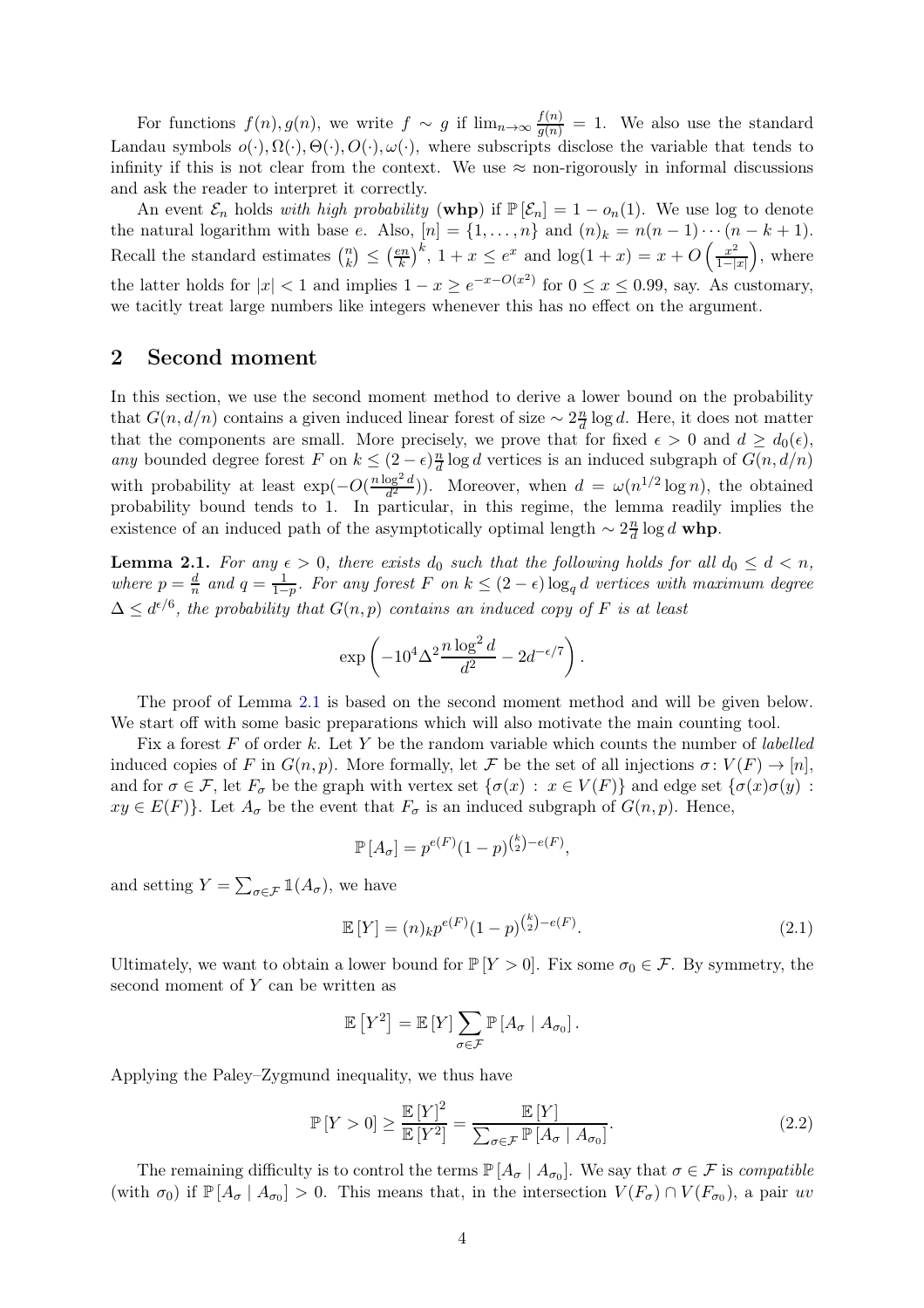which is an edge in  $F_{\sigma}$  cannot be a non-edge in  $F_{\sigma_0}$ , and vice versa, as otherwise  $F_{\sigma}$  and  $F_{\sigma_0}$ could not be induced subgraphs of  $G(n, p)$  simultaneously. From now on, we can ignore all  $\sigma$ that are not compatible with  $\sigma_0$ .

If  $\sigma \in \mathcal{F}$  is compatible with  $\sigma_0$ , we denote by  $I_{\sigma} := F_{\sigma} \cap F_{\sigma_0}$  the graph on  $S = V(F_{\sigma}) \cap V(F_{\sigma_0})$ with edge set  $E(F_{\sigma}[S]) = E(F_{\sigma_0}[S])$ . This "intersection graph" assumes a crucial role in the analysis. Suppose that  $I_{\sigma}$  has s vertices and c components. Since  $I_{\sigma}$  is a forest, we have  $e(I_{\sigma}) = s - c$ . These are the edges of  $F_{\sigma}$  that we already know to be there when conditioning on  $A_{\sigma_0}$ , and for  $F_{\sigma}$ , we need  $e(F) - e(I_{\sigma})$  "new" edges. Moreover, there are  $\binom{k}{2}$  $\binom{k}{2} - \binom{s}{2}$  $e_2^s$ ) –  $e(F) + e(I_{\sigma})$ additional non-edges. Therefore,

<span id="page-4-1"></span>
$$
\mathbb{P}\left[A_{\sigma} \mid A_{\sigma_0}\right] = p^{e(F)-s+c} (1-p)^{\binom{k}{2}-\binom{s}{2}-e(F)+s-c}.\tag{2.3}
$$

Note here that when the number of components c is large, then the exponent of  $p$  is large and hence we have a stronger upper bound on  $\mathbb{P}[A_{\sigma} | A_{\sigma_0}]$ . On the other hand, if c is small, then  $\mathbb{P}[A_{\sigma} | A_{\sigma_0}]$  is larger, but this will be compensated by the fact that there are fewer such  $\sigma$ . In the following, we bound the number of compatible  $\sigma \in \mathcal{F}$  for which  $I_{\sigma}$  has s vertices and c components. We remark that this kind of analysis was also carried out in [\[9\]](#page-10-15) in the study of dense random graphs. We include the details for completeness, with an improved dependence on ∆. We make use of the following well-known counting result, see, e.g., [\[3\]](#page-9-3) for the proof.

<span id="page-4-0"></span>**Proposition 2.2.** For a graph H with  $\Delta(H) \leq \Delta$  and  $v \in V(H)$ , the number of (unlabelled) *trees in* H *of order s which contain* v *is at most*  $(e\Delta)^{s-1}$ *.* 

<span id="page-4-2"></span>**Proposition 2.3.** For all  $0 \leq c \leq s$ , the number of compatible  $\sigma \in \mathcal{F}$  for which  $I_{\sigma}$  has s vertices *and* c *components is at most*

$$
\binom{k}{c} k^c (6\Delta^2)^s (n-k)_{k-s}.
$$

**Proof.** Fix s and c. We can obviously assume that  $s \ge c \ge 1$ , as otherwise the bound is easily seen to hold. The first claim is that the number of subgraphs of  $F_{\sigma_0}$  with s vertices and c components is at most  $\binom{k}{c}$  $c<sup>k</sup>(2e\Delta)^s$ . To see this, we first choose root vertices  $v_1, \ldots, v_c$  for the components, for which there are at most  $\binom{k}{c}$  $c \choose c$  choices. For  $i \in [c]$ , let  $T_i$  denote the component which will contain  $v_i$ . Next, we fix the sizes of the components. Writing  $s_i = |T_i|$ , the number of possibilities is bounded by the number of positive integer solutions of  $s_1 + \cdots + s_c = s$ , which is  $\binom{s-1}{s-1}$  $\epsilon_{c-1}^{s-1}$   $\leq$  2<sup>s</sup> by a well-known formula. Now, having fixed the sizes, we can apply Proposition [2.2](#page-4-0) for each  $i \in [c]$ , with  $F_{\sigma_0}, v_i$  playing the roles of  $H, v$ , to see that the number of choices for  $T_i$  is at most  $(e\Delta)^{s_i-1}$ , which combined amounts to  $(e\Delta)^{s-c}$ . This implies the claim, and immediately yields an upper bound on the number of possibilities for the intersection graph  $I_{\sigma}$ .

Now, fix a choice of  $I_{\sigma}$ . Since  $I_{\sigma}$  is a forest with c components, its vertices can be ordered such that every vertex, except for the first c vertices in the ordering (which we can set to be the root vertices of the components), has exactly one neighbour preceding it. In order to count the number of possibilities for  $\sigma$ , we proceed as follows. First, choose the preimages under  $\sigma$  for the first c vertices, for which there are at most  $(k)<sub>c</sub>$  choices. Now, we choose the preimages of the remaining vertices of  $I_{\sigma}$  one-by-one in increasing order. In each step, there are at most  $\Delta$ choices, since one neighbour of the current vertex has already chosen its preimage, and  $I_{\sigma}$  has to be an induced subgraph of  $F_{\sigma}$ . Hence, there are at most  $\Delta^{s-c}$  choices for the preimages of the remaining vertices of  $I_{\sigma}$ . Finally, we have used s vertices of F as preimages for the vertices in  $I_{\sigma}$ . The remaining  $k-s$  vertices of F must be mapped to  $[n] \setminus V(F_{\sigma_0})$ , so there are at most  $(n-k)_{k-s}$  possibilities.

With the preparations done, the proof of the lemma reduces to a chain of estimates.

**Proof of Lemma [2.1.](#page-3-1)** By  $(2.2)$ , it suffices to show that

$$
\frac{\sum_{\sigma \in \mathcal{F}} \mathbb{P}\left[A_{\sigma} \mid A_{\sigma_0}\right]}{\mathbb{E}\left[Y\right]} \le \exp\left(10^4 \Delta^2 \frac{n \log^2 d}{d^2} + 2d^{-\epsilon/7}\right).
$$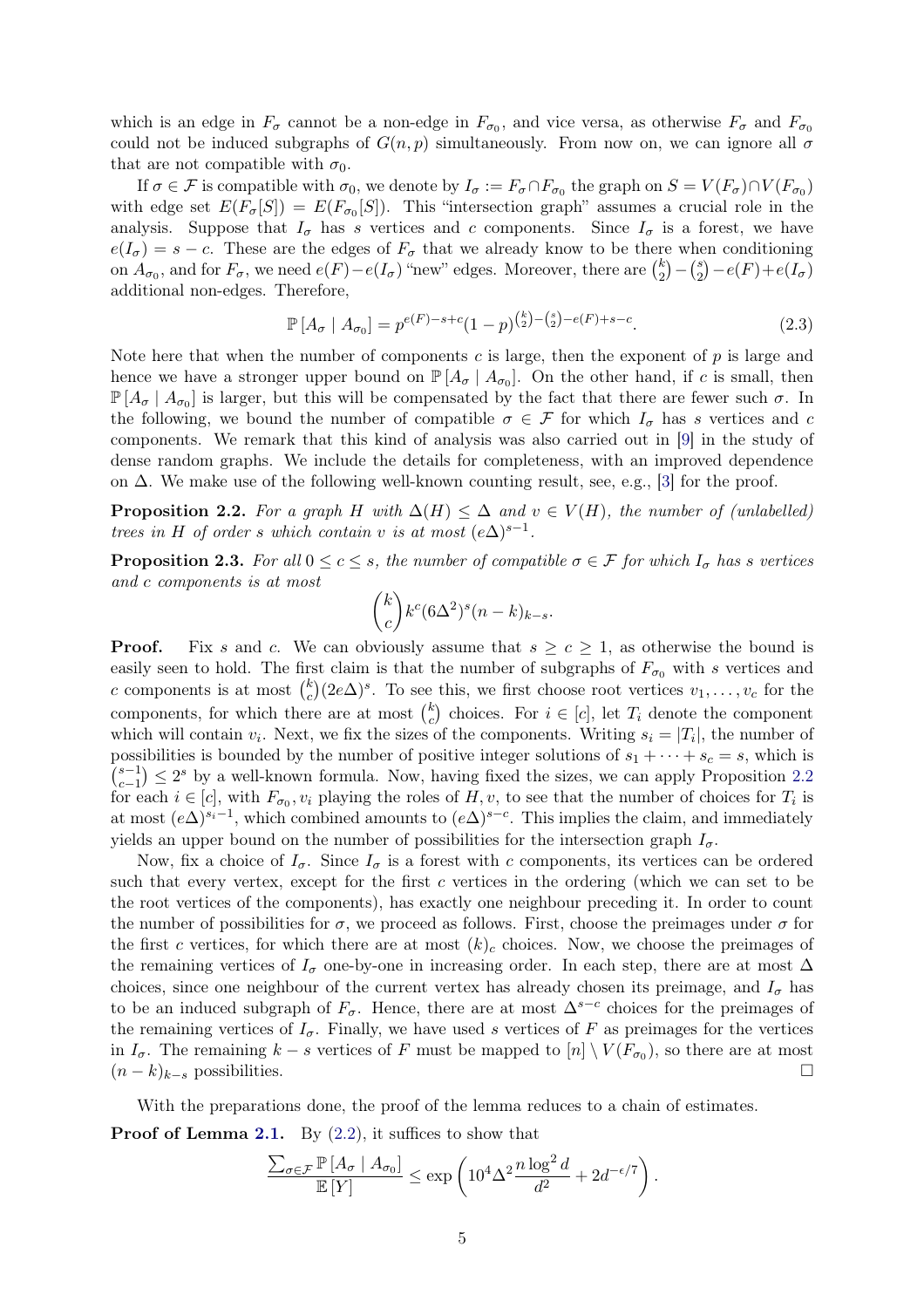We split the sum over compatible  $\sigma \in \mathcal{F}$  according to the number of vertices and components of  $I_{\sigma}$ . Applying [\(2.1\)](#page-3-3), [\(2.3\)](#page-4-1) and Proposition [2.3,](#page-4-2) we obtain

$$
\frac{\sum_{\sigma \in \mathcal{F}} \mathbb{P}[A_{\sigma} | A_{\sigma_0}]}{\mathbb{E}[Y]} \leq \sum_{s=0}^{k} \sum_{c=0}^{s} \frac{\binom{k}{c} k^c (6\Delta^2)^s (n-k)_{k-s} p^{e(F)-s+c} (1-p)^{\binom{k}{2} - \binom{s}{2} - e(F)}}{(n)_{k} p^{e(F)} (1-p)^{\binom{k}{2} - e(F)}}
$$
\n
$$
= \sum_{s=0}^{k} \frac{(n-k)_{k-s}}{(n)_{k}} p^{-s} q^{\binom{s}{2}} (6\Delta^2)^s \sum_{c=0}^{s} \binom{k}{c} (kp)^c
$$
\n
$$
\leq \sum_{s=0}^{k} (4/n)^s p^{-s} q^{s^2/2} (6\Delta^2)^s \frac{(16k \log d)^s}{s!}
$$
\n
$$
= \sum_{s=0}^{k} \frac{\left(\frac{384\Delta^2 k \log d}{d} q^{s/2}\right)^s}{s!}.
$$

To verify the last inequality, note that we always have  $k \leq 2 \log_q(np) \leq 2 \frac{n}{d} \log d$  since  $\log(q) \geq p$ . Hence,  $kp \leq 2 \log d$ . Moreover, we have  $\frac{(n-k)_{k-s}}{(n)_k} \leq \frac{1}{(n)_s} \leq (4/n)^s$  since s  $\frac{1}{(n)_s} \leq (4/n)^s$  since  $s \leq k \leq 2n/e$ . We also used the fact that  $\binom{k}{c}$  $\binom{k}{c} \leq 4^s \binom{k}{s}$  $\binom{k}{s} \leq \frac{(4k)^s}{s!}$  $\frac{k}{s!}$ . To see this, observe that when  $s \leq k/2$ , we have  $\binom{k}{c}$  $\binom{k}{c} \leq \binom{k}{s}$  $_{s}^{k}),$ and otherwise,  $\binom{k}{c}$  $c<sup>k</sup>$ <sub>c</sub>)  $\leq 2<sup>k</sup> \leq 2<sup>2s</sup>$ . Finally, c takes only  $s + 1 \leq 2<sup>s</sup>$  values.

We split the final sum into two terms. First, consider the range  $s \leq k/\log d$ . Then  $q^{s/2} \leq$  $q^{1/\log q} = e$ . Hence, recalling that  $e^x = \sum_{s \geq 0} \frac{x^s}{s!}$  $\frac{x^s}{s!}$ , we obtain the bound

$$
\sum_{s=0}^{\lfloor k/\log d\rfloor } \frac{\left( \frac{384 \Delta^2 k \log d}{d} q^{s/2} \right)^s}{s!} \leq \exp\left( \frac{384 e \Delta^2 k \log d}{d} \right) \leq \exp\left( \frac{10^4 \Delta^2 n \log^2 d}{d^2} \right).
$$

Finally, for  $s \ge k/\log d$ , we use  $s! \ge (s/e)^s$  to bound each summand as

$$
\frac{\left(\frac{384\Delta^2k\log d}{d}q^{s/2}\right)^s}{s!}\leq \left(\frac{384e\Delta^2k\log d}{ds}q^{s/2}\right)^s\leq \left(\frac{384e\Delta^2\log^2 d}{d}q^{s/2}\right)^s.
$$

Crucially, since  $s \leq k \leq (2 - \epsilon) \log_q d$ , we have  $q^{s/2} \leq q^{(1 - \epsilon/2) \log_q d} = d^{1 - \epsilon/2}$ . Now, for sufficiently large  $d \geq d_0$  the exponent base above is bounded by  $\frac{384e\Delta^2\log^2 d}{d^{\epsilon/2}}$  $\frac{\Delta^2 \log^2 d}{d^{\epsilon/2}} \leq d^{-\epsilon/7} < 1$ . Therefore the geometric series tells us that

$$
\sum_{s=\lceil k/\log d\rceil}^k \frac{\left(\frac{384\Delta^2 k \log d}{d} q^{s/2}\right)^s}{s!} \le \frac{1}{1-d^{-\epsilon/7}} - 1 \le 2d^{-\epsilon/7}.
$$

Altogether, we conclude that

$$
\frac{\sum_{\sigma \in \mathcal{F}} \mathbb{P}\left[A_{\sigma} \mid A_{\sigma_0}\right]}{\mathbb{E}\left[Y\right]} \le \exp\left(\frac{10^4 \Delta^2 n \log^2 d}{d^2}\right) + 2d^{-\epsilon/7} \le \exp\left(\frac{10^4 \Delta^2 n \log^2 d}{d^2} + 2d^{-\epsilon/7}\right),
$$
  
completing the proof.

### <span id="page-5-0"></span>3 Concentration

In this section, we deduce Theorem [1.2](#page-2-1) and Lemma [1.3](#page-2-2) from Lemma [2.1.](#page-3-1) We will use Talagrand's inequality. To state it, we need the following definitions. Given a product probability space  $\Omega = \prod_{i=1}^n \Omega_i$  (endowed with the product measure) and a random variable  $X: \Omega \to \mathbb{R}$ , we say that  $X$  is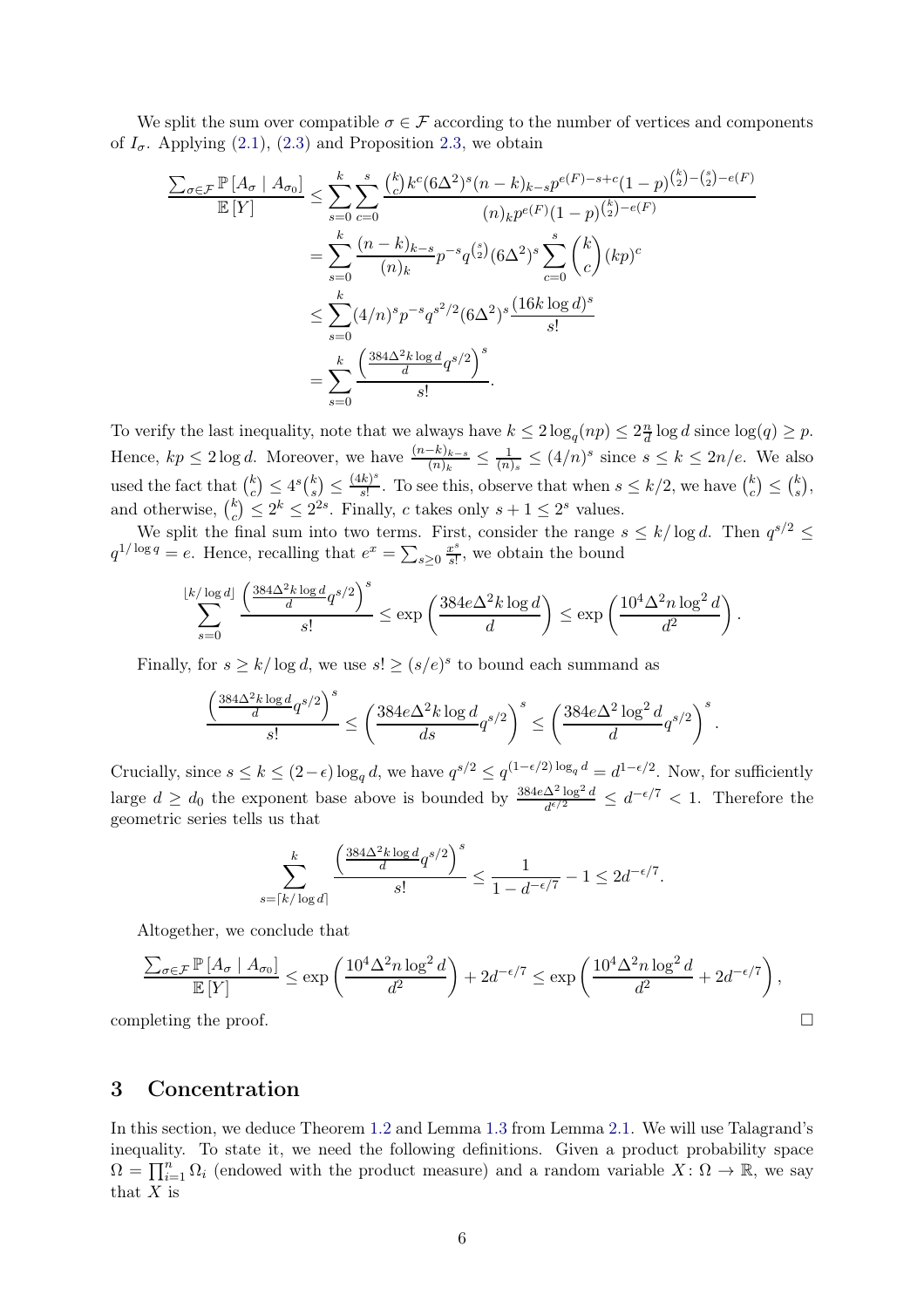- L-Lipschitz (for some  $L > 0$ ) if for any  $\omega, \omega' \in \Omega$  which differ only in one coordinate, we have  $|X(\omega) - X(\omega')| \leq L$ ;
- f-certifiable (for a function  $f: \mathbb{N} \to \mathbb{N}$ ) if for every s and  $\omega \in \Omega$  such that  $X(\omega) \geq s$ , there exists a set  $I \subset [n]$  of size  $\leq f(s)$  such that  $X(\omega') \geq s$  for every  $\omega'$  that agrees with  $\omega$  on the coordinates indexed by I.

Theorem 3.1 (Talagrand's inequality, see [\[1\]](#page-9-4)). *Suppose that* X *is* L*-Lipschitz and* f*-certifiable. Then, for all*  $b, t \geq 0$ *,* 

$$
\mathbb{P}\left[X \leq b - tL\sqrt{f(b)}\right] \mathbb{P}\left[X \geq b\right] \leq \exp\left(-t^2/4\right).
$$

Our probability space is of course  $G(n, p)$ . Although this comes naturally as a product of  $\binom{n}{2}$  $n_2$ ) elementary probability spaces  $\Omega_{ij}$ , one for each potential edge ij, it can be more effective, depending on the problem, to consider a description that is vertex-oriented, where the edges incident to a vertex are combined into one probability space ("vertex exposure"). Concretely, for  $i \in [n-1]$ , let  $\Omega_i = \prod_{j>i} \Omega_{ij}$  represent all edges from vertex i to vertices  $j > i$ . Then  $G(n,p) = \prod_{i=1}^{n-1} \Omega_i$ . Note here that the vertices are ordered to describe the product space in a way that every edge appears exactly once. Apart from that, this ordering plays no role.

**Proof of Theorem [1.2.](#page-2-1)** Fix  $\epsilon > 0$ , a tree T, and assume  $d_0$  is sufficiently large. Let  $L = |V(T)|$ and  $d = np$ . We first show the upper bound, by arguing that **whp** every set of size at least  $t = (2 + \epsilon) \log_q(np)$  spans at least t edges, which prevents us from finding any induced forest of order  $t$ . Indeed, the probability that a fixed  $t$ -set spans at most  $t$  edges is at most

$$
(t+1)\binom{\binom{t}{2}}{t}p^{t}(1-p)^{\binom{t}{2}-t},
$$

as the number of edges in such a set follows a binomial distribution  $\text{Bin}((\binom{t}{2}, p)$ , with the mean being larger than t (where we used that  $p < 0.99$ ). Hence we have that the expected number of  $t$ -sets which span at most  $t$  edges is at most

$$
(t+1)\binom{n}{t}\binom{\binom{t}{2}}{t}p^t(1-p)^{\binom{t}{2}-t} \le (t+1)\left(\frac{en}{t}\right)^t \left(\frac{e\binom{t}{2}}{t}\right)^t \left(\frac{d}{n}\right)^t d^{-(1+\epsilon/3)t}
$$

$$
< (t+1)10^t d^{-\epsilon t/3} = o(1).
$$

We now turn to the lower bound. Let  $X$  be the maximum order of an induced  $T$ -matching in  $G(n, p)$ . Our goal is to show that  $X \ge (2 - \epsilon) \log_q d$  whp. Set  $b = (2 - \epsilon/2) \log_q d$ .

First, by Lemma [2.1,](#page-3-1) we have

$$
\mathbb{P}\left[X \ge b\right] \ge \exp\left(-10^4 L^2 \frac{n \log^2 d}{d^2} - 2d^{-\Omega(\epsilon)}\right).
$$

This means that in the case  $d \geq n^{1/2} \log^2 n$ , we are already done. Assume now that  $d \leq$  $n^{1/2} \log^2 n$ . Then the above bound simplifies to

<span id="page-6-0"></span>
$$
\mathbb{P}\left[X \ge b\right] \ge \exp\left(-\frac{n\log^3 d}{d^2}\right). \tag{3.1}
$$

Recall also that in the regime  $d = o(n)$  we have  $\log_q d \sim \frac{n}{d}$  $\frac{n}{d} \log d$ .

It is easy to check that X is L-Lipschitz and f-certifiable, where  $f(s) = s + L$ . Indeed, adding or deleting edges arbitrarily at one vertex can change the value of  $X$  by at most  $L$ , hence X is L-Lipschitz. Moreover, if  $X \geq s$ , this means there is a set  $I \subset [n]$  of size  $s \leq |I| < s + L$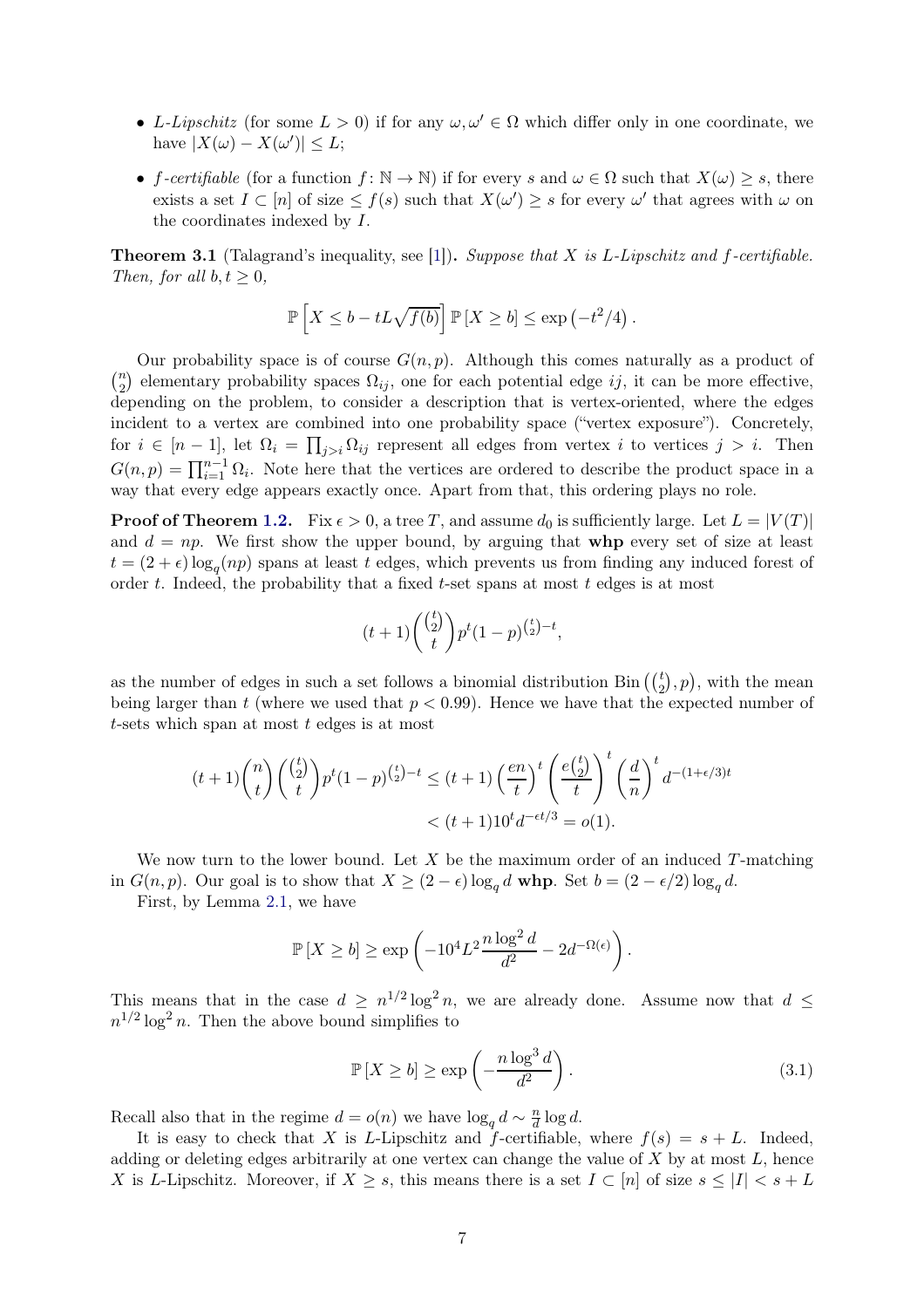which induces a  $T$ -matching. If we leave the coordinates indexed by  $I$  unchanged, this means in particular that I still induces a T-matching, hence we still have  $X \geq s$ .

Hence, Talagrand's inequality applied with  $t = \frac{\sqrt{n} \log^2 d}{d}$  $rac{log a}{d}$  yields

$$
\mathbb{P}\left[X \leq b - tL\sqrt{b+L}\right] \mathbb{P}\left[X \geq b\right] \leq \exp\left(-\frac{n\log^4 d}{4d^2}\right).
$$

Together with [\(3.1\)](#page-6-0) and since

<span id="page-7-0"></span>
$$
tL\sqrt{b+L} \le \frac{\sqrt{n}\log^2 d}{d}L\sqrt{2\frac{n}{d}\log d} \le \frac{n}{d},\tag{3.2}
$$

we infer that the probability of  $X \leq b - \frac{n}{d}$  $\frac{n}{d}$  is at most  $\exp\left(-\frac{1}{2}\right)$  $n \log^4 d$  $\frac{\log^4 d}{5d^2}$  =  $o_n(1)$ . This completes the proof since  $b - \frac{n}{d} \ge (2 - \epsilon) \log_q d$ .

In the above proof, we had some room to spare in  $(3.2)$ . We will now exploit this to allow the component sizes to grow with  $d$ . The proof is almost verbatim the same, so we only point out the differences.

**Proof of Lemma [1.3.](#page-2-2)** Note that we are only interested in the case  $d \leq n^{1/2} \log^2 n$  and when T is a path of order L. Since  $\Delta(T) \leq 2$ , Lemma [2.1](#page-3-1) still provides the lower bound in [\(3.1\)](#page-6-0). All we have to ensure now is that [\(3.2\)](#page-7-0) still holds, and this is easily seen to be the case as long as  $L \leq d^{1/2} / \log^3$ d.

### 4 Connecting

In this section, we use Lemma [1.3](#page-2-2) to prove Theorem [1.1](#page-1-0) as outlined in Section [1.1.](#page-1-1) Recall that we intend to define an auxiliary digraph on the components of a linear forest, where an edge corresponds to a suitable connection between two paths. Our goal is to find an almost spanning path in this random digraph. The tool which enables us to achieve this, Lemma [4.1](#page-7-1) below, is based on the well-known graph exploration process *depth-first-search* (DFS). The usefulness of DFS to find long paths in random graphs was demonstrated by Krivelevich and Sudakov [\[19\]](#page-10-16) in a paper where they give rather short and simple proofs of classical results in random graph theory. In our proof, we use the following straightforward consequence of DFS.

<span id="page-7-1"></span>Lemma 4.1 ([\[2\]](#page-9-5)). *Let* D *be a digraph on* N *vertices and suppose that for any two disjoint sets*  $S, T \subset V(D)$  *of size* k*, there exists an edge directed from* S to T. Then D *contains a path of*  $length N - 2k + 1$ .

**Proof of Theorem [1.1.](#page-1-0)** Fix  $\epsilon > 0$  and assume that  $d \geq d_0$  is sufficiently large. We will assume that  $d = o(n^{1/2} \log^2 n)$ . For the case  $d = \omega(n^{1/2} \log n)$ , Lemma [2.1](#page-3-1) implies that whp there exists an induced path of length  $(2 - \epsilon) \frac{n}{d}$  $\frac{n}{d} \log d$ .

We expose the random graph in several stages, and will after each step fix an outcome that holds with high probability. First, we consider  $G \sim G(n, p)$  as the union of two independent random graphs  $G_1$  and  $G_2$ , where  $G_2 \sim G(n, p_2)$  with  $p_2 = \frac{d}{n \log d}$ , and  $G_1 \sim G(n, p_1)$  with  $p_1$ such that  $1 - p = (1 - p_1)(1 - p_2)$ . (Hence,  $G_1 \cup G_2$  has the same distribution as G.) Note that clearly  $p_1 \leq p = d/n$ .

Fix a subset  $V_0 \subset [n]$  of size  $\frac{n}{2d}$ . Now, in the first exposure round, we reveal all random edges from  $G = G_1 \cup G_2$  inside  $V_0$ . The expected number of edges is at most  $\frac{n}{8d}$ , and using a standard Chernoff bound, it is easily seen that  $whp$ , the number of edges inside  $V_0$  is at most n  $\frac{n}{6d}$ , say. From now on, fix such an outcome. By deleting a vertex from each edge, we can find an independent set  $I \subset V_0$  in  $G[V_0]$  of size  $\frac{n}{3d}$ .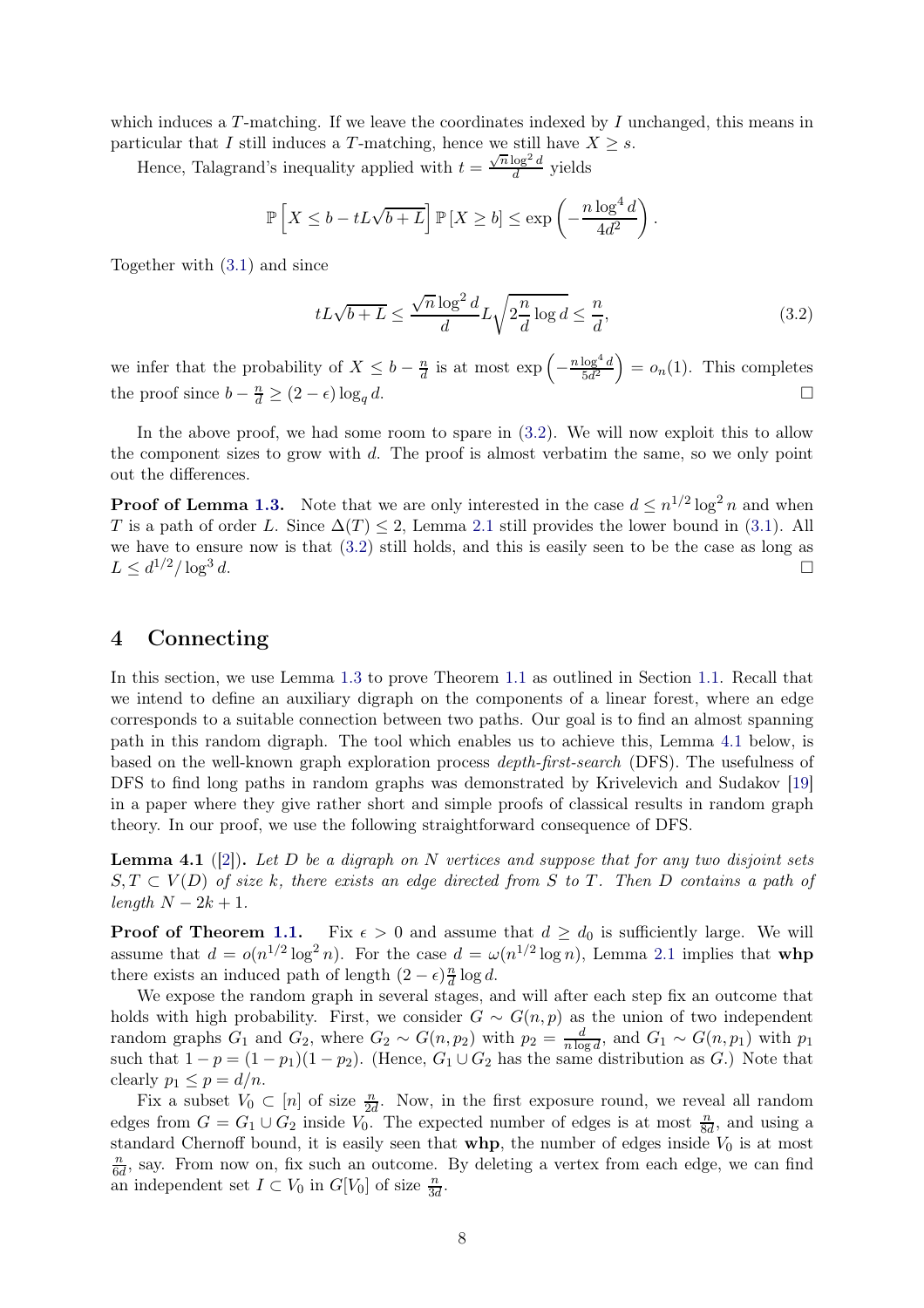In the second round, we expose all edges with one vertex in I and the other in  $[n] \setminus V_0$ , but only those which belong to  $G_1$ . The expected number of such edges is at most  $n/3$ . Using again a Chernoff bound, the number of  $G_1$ -edges leaving I is at most  $2n/5$  whp. From now on, fix such an outcome. Let  $V_1 = [n] \setminus (I \cup N_{G_1}(I))$ . Since  $|N_{G_1}(I)| + |I| \le n/2$ , we have  $|V_1| \ge n/2$ .

In the third step, we reveal the random edges of  $G = G_1 \cup G_2$  inside  $V_1$ . Now we apply Lemma [1.3](#page-2-2) to  $G[V_1]$ ; we get that **whp** there exists an induced forest F of order

$$
(2 - \epsilon) p^{-1} \log (np/2) \ge (2 - 2\epsilon) \frac{n}{d} \log d
$$

whose components are paths of order  $L = \Theta \left( \frac{\sqrt{d}}{\log^3 d} \right)$ ). Again, we fix such  $F$ . Note that  $F$  is induced in  $G = G_1 \cup G_2$  and that I is independent in  $G = G_1 \cup G_2$ . Moreover, by definition of  $V_1$ , we know that there are no edges in  $G_1$  between F and I.

In the fourth and final step, we reveal all the remaining random edges, which in particular includes the  $G_2$ -edges between F and I. Our goal is to use some vertices from I to connect most of the paths of  $F$  into one long induced path. To achieve this, we define the following auxiliary digraph D. Give each of the component paths P of F an arbitrary direction, and let  $P^-$  denote the initial  $\epsilon L$  vertices and  $P^+$  the last  $\epsilon L$  vertices on P. Now, the vertex set of D is simply the set of components of F. For two paths  $P_1, P_2$ , we include  $(P_1, P_2)$  as an edge in D if there exists a vertex  $a \in I$  such that a has exactly one edge (of  $G_2$ ) to both  $P_1^+$  and  $P_2^-$ , but no other edge (of  $G_2$ ) to any vertex of F. Note that D is a random digraph. Our claim is that, with high probability, it contains an almost spanning path. Let  $N = |V(D)| = \Theta\left(\frac{n}{dL}\log d\right)$ . Consider any two disjoint sets  $S, T \subset V(D)$  of size  $\epsilon N$ . For each  $a \in I$  and all  $P_1 \in S, P_2 \in T$ , the probability that a is a suitable connection from  $P_1$  to  $P_2$  is the sum of probabilities over the  $(\epsilon L)^2$  possible pairs to form a suitable connection (since those events are disjoint) and equals to

$$
(\epsilon L p_2)^2 (1 - p_2)^{|F| - 2} \ge (\epsilon L p_2)^2 e^{-2p_2 |F|} = \Theta \left(\epsilon^2 L^2 p_2^2\right)
$$

since  $p_2|F| = \Theta(1)$  by our choice of  $p_2$ . Moreover, for distinct pairs  $(P_1, P_2)$  and fixed a, these events are disjoint. Hence, the probability of  $\alpha$  giving some good connection from  $S$  to  $T$  is  $\Theta(\epsilon^4 N^2 L^2 p_2^2) = \Theta(\epsilon^4)$ . Finally, for distinct a, these events are determined by disjoint sets of edges, and hence independent, so the probability that there is no edge from  $S$  to  $T$  in  $D$  is at most

$$
(1 - \Theta(\epsilon^4))^{|I|} \le \exp(-\Omega(\epsilon^4 n/d)).
$$

The total number of choices for S and T is at most  $4^N = \exp(\Theta(\frac{n}{dL} \log d))$ . Thus, since we have that  $L \gg \log d/\epsilon^4$ , a union bound yields that **whp**, we can apply Lemma [4.1](#page-7-1) to get a path  $P_1P_2...P_t$  in D of length  $(1-2\epsilon)N$ . This translates to an induced path of G as follows: for each  $i \in [t-1]$ , since  $P_i P_{i+1} \in E(D)$ , there exists a vertex  $a_i \in I$  which has exactly one edge (of  $G_2$ ) to both  $P_i^+$  and  $P_{i+1}^-$ , but no other edge (of  $G_2$ ) to any vertex of F. Clearly, the  $a_i$ 's are distinct, hence we obtain a path in G in the obvious way (start with  $P_1$ , then from the appropriate vertex in  $P_1^+$ , go via  $a_1$  to  $P_2^-$ , follow  $P_2$ , and then go from  $P_2^+$  via  $a_2$  to  $P_3^-$ , etc.). As remarked earlier, there are no  $G_1$ -edges between F and I, hence by the definition of  $E(D)$ , the path will be induced. Finally, from each  $P_i$ , we only lose at most  $2\not\in L$  vertices, hence the length of the path will be at least

$$
(L-2\epsilon L)(1-2\epsilon)N=(1-2\epsilon)^2|F|\geq (2-O(\epsilon))\,\frac{n}{d}\log d,
$$
 completing the proof.

<span id="page-8-0"></span>Remark 4.2. The condition in Lemma [4.1](#page-7-1) actually implies also the existence of a cycle of length  $N-4k+4$  (since there is an edge from the last k vertices on the obtained path to the first k vertices). Using this, in the above proof, we can connect the paths of  $F$  into an induced cycle of length  $(2 - O(\epsilon))\frac{n}{d} \log d$ .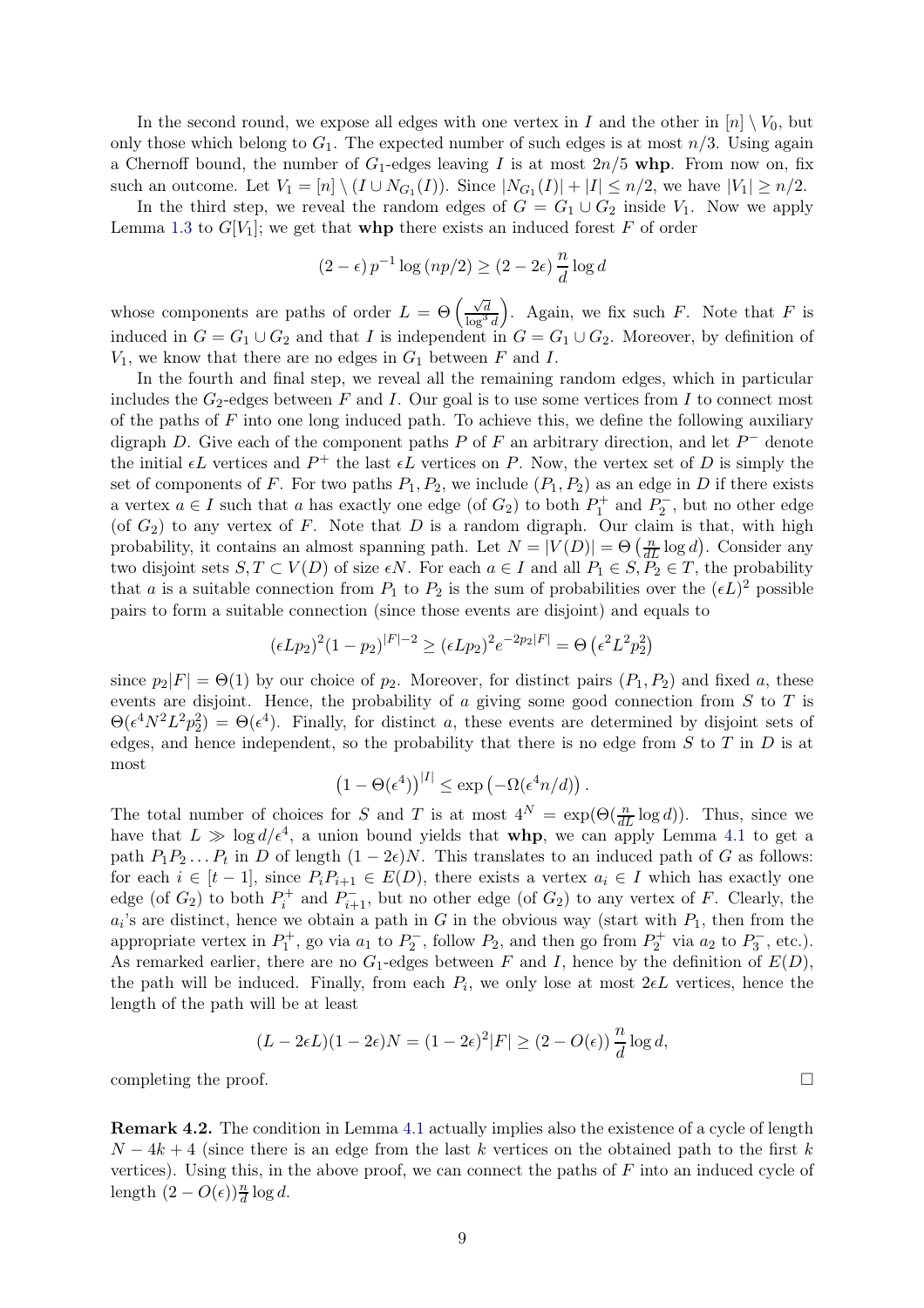# 5 Concluding remarks

- Our proof is not constructive, since the first part of the argument uses the second moment method. The previously best bound  $\sim \frac{n}{d}$  $\frac{n}{d}$  log d due to Łuczak [\[21\]](#page-10-8) and Suen [\[27\]](#page-10-9) was obtained via certain natural algorithms. It seems that this could be a barrier for such approaches. A (rather unsophisticated) heuristic giving evidence is that when we have grown an induced tree of this size, and assume the edges outside are still random, then the expected number of vertices which could be attached to a given vertex of the tree is less than one for  $|V(T)| \geq (1 + \epsilon)^{\frac{n \log d}{d}}$  $\frac{\log a}{d}$ . Moreover, such an "algorithmic gap" has been discovered for many other natural problems. In particular, despite decades of research, no polynomial-time algorithm is known which finds an independent set of size  $(1 + \epsilon) \frac{n}{d}$  $\frac{n}{d} \log d$ for any fixed  $\epsilon > 0$ , and evidence has emerged that in fact such an algorithm might not exist (see e.g. [\[6,](#page-9-6) [17,](#page-10-17) [24\]](#page-10-18)).
- In [\[7\]](#page-9-1) it is conjectured that one should not only be able to find an induced path of size  $\sim 2\frac{n}{d}$  $\frac{n}{d}$  log d, but an induced copy of any given bounded degree tree of this order. For dense graphs, when  $d = \omega(n^{1/2} \log n)$ , this follows from the second moment method (see [\[9\]](#page-10-15)). In fact, Lemma [2.1](#page-3-1) shows that the maximum degree can even be a small polynomial. On the contrary, the sparse case seems to be more difficult, mainly because the vanilla second moment method does not work. However, Dani and Moore [\[8\]](#page-9-7) demonstrated that one can actually make the second moment method work, at least for independent sets, by considering a *weighted* version. This even gives a more precise result than the classical one due to Frieze [\[14\]](#page-10-10). It would be interesting to find out whether this method can be adapted to induced trees.

### Acknowledgement

The first two authors are grateful to Benny Sudakov for very useful discussions.

# <span id="page-9-4"></span>References

- <span id="page-9-5"></span>[1] N. Alon and J. H. Spencer, *The probabilistic method*, 4th ed., Wiley-Intersci. Ser. Discrete Math. Optim., Wiley, 2016.
- [2] I. Ben-Eliezer, M. Krivelevich, and B. Sudakov, *The size Ramsey number of a directed path*, J. Combin. Theory Ser. B 102 (2012), 743–755.
- <span id="page-9-3"></span>[3] A. Beveridge, A. Frieze, and C. McDiarmid, *Random minimum length spanning trees in regular graphs*, Combinatorica 18 (1998), 311–333.
- <span id="page-9-2"></span><span id="page-9-0"></span>[4] B. Bollobás, *The chromatic number of random graphs*, Combinatorica 8 (1988), 49–55.
- [5] B. Bollobás and P. Erdős, *Cliques in random graphs*, Math. Proc. Cambridge Philos. Soc. 80 (1976), 419–427.
- <span id="page-9-6"></span>[6] A. Coja-Oghlan and C. Efthymiou, *On independent sets in random graphs*, Random Structures Algorithms 47 (2015), 436–486.
- <span id="page-9-1"></span>[7] O. Cooley, N. Draganić, M. Kang, and B. Sudakov, *Large induced matchings in random graphs*, SIAM J. Discrete Math. 35 (2021), 267–280.
- <span id="page-9-7"></span>[8] V. Dani and C. Moore, *Independent sets in random graphs from the weighted second moment method*, Approximation, randomization, and combinatorial optimization, Lecture Notes in Comput. Sci. 6845, Springer, 2011, pp. 472–482.